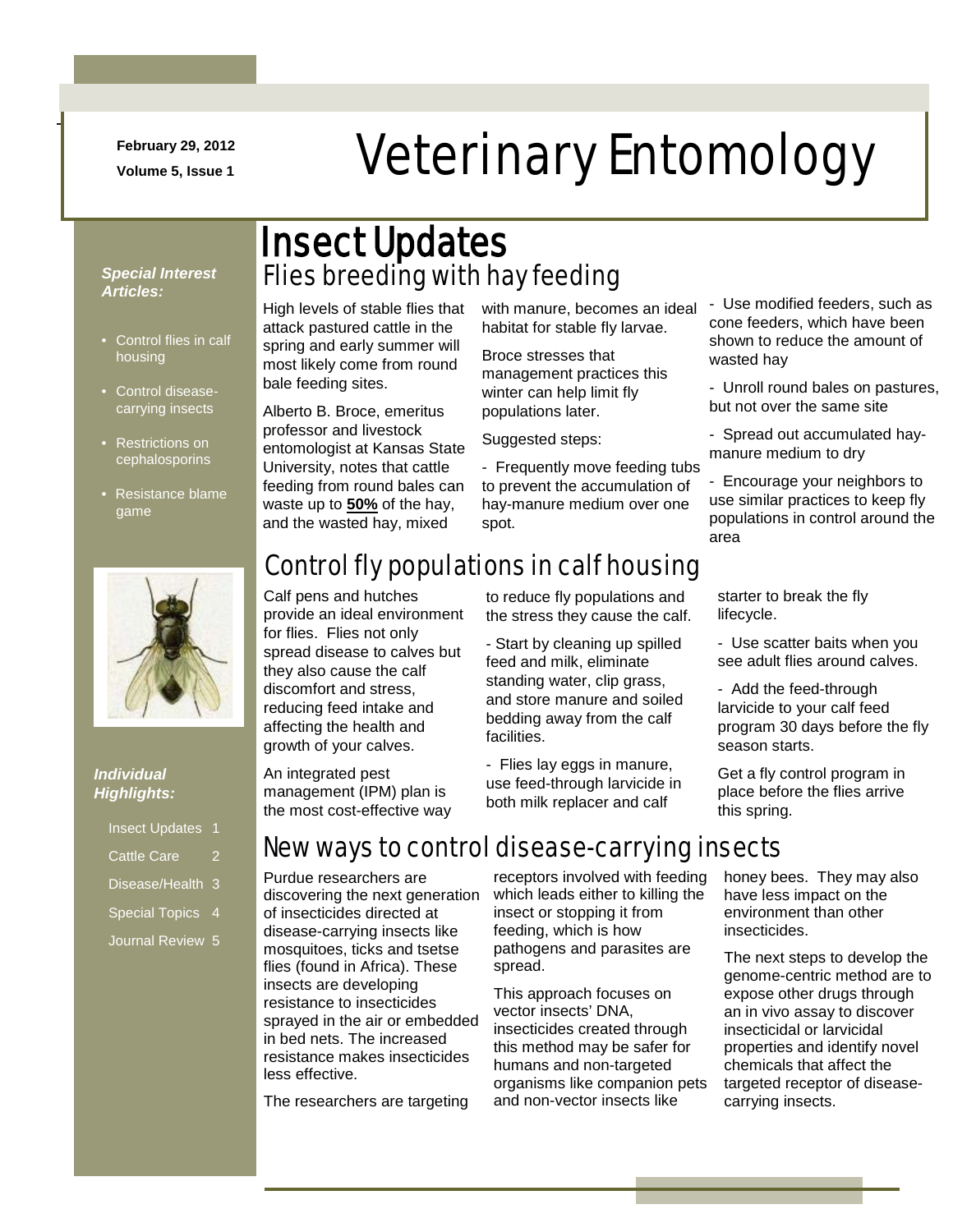

*"Sidney Aki, reported the find as the largest number of fever ticks found by agriculture specialists this season."*

## <u>(3depov</u>



 Livestock Veterinary Entomology can now be found on the social media network facebook.

[Like](http://www.facebook.com/home.php#!/pages/Livestock-Veterinary-Entomology/167510926643206) the page to find out more.

### Veterinary Entomology **Page 2 of 6**

### Cattle fever ticks intercepted in Texas

Custom officials report intercepting a "significant" number of cattle fever ticks on a deer hide being transported from Mexico. The *Associated Press* reports that the discovery of 23 fever ticks was made by U.S. Customs and Border Protection agents in Laredo, TX.

The tick can cause Texas Cattle Fever, which results in slow growth, reduced reproductive ability and death.

#### If just one fever tick is discovered outside the traditional border-wide quarantine zone in South Texas, the consequences would be costly for the nation's largest cattle-producing state.

### Cattle Care Don't waste your vaccine dollars

If you purchase vaccine for a disease and inject it into your animals you can rest assures that you won't have to worry about that disease. Right? Wrong! To start with no vaccine is 100% effective at providing immunity to all animals it is administered to.

Further, your techniques for purchasing, storage and use of vaccines can diminish their effectiveness tremendously. Although you can't expect perfect protection, there are

some common sense things you can do to get the greatest possible benefit from your investment in animal health products.

Proper vaccine management starts at the purchase. If you order online, purchase on Monday. If you purchase local, take a cooler with you or request one from the retailer.

Most realize vaccines should be kept in a cool, dark place but research shows many

producers do a poor job of achieving this. Vaccines should be stored between 35 and 45°F. Too warm temperatures can quickly deactivate the vaccine, but too cold is even worse.

It is a good idea to purchase a small, modern and efficient apartment-sized refrigerator in a convenient place for vaccine storage only. Discard all vaccines that have been frozen, opened or partially used, and expired.

### FDA places some restrictions on the use of cephalosporins

Starting April 5 FDA placed restrictions on the use of antibiotics known as cephalosporins in livestock due to concern that the drugs were being used beyond what the label specifies.

The new rules are:

- Dairy veterinarians can continue to use approved cephalosporins for those health conditions that have labeled approvals. For disease conditions not on the label, they can use cephalosporins as long as they utilize approved dosages, frequencies, durations and routes of administration.

- It continues to allow

veterinarians to use their discretion and professional training when it comes to improving the health and well-being of animals.

- Widespread debate still exists whether antibiotic use in livestock contributes to bacterial resistance that threatens humans.

### Anaphylactic reactions are a true emergency

After giving enough injections over time, many have run across an anaphylactic reaction. These events can be scary but one needs to be sure to act fast because these are true emergencies.

Anaphylaxis is a type of hypersensitivity disease where an immune response goes uncontrolled and is not self-limited. These reactions are seen shortly after injections are given.

The degree to which an animal is affected can vary from swelling of the injection site to difficulty breathing. Other signs include muscle tremors, anxiety, salivation, bloat, nasal discharge, vocalization, edema, diarrhea and dilation of blood vessels. The blood vessel dilation drops blood pressure and this with breathing difficulty can lead to death.

Epinephrine is the drug of choice to counter the reaction. Be sure to carry it in your vaccine and treatment cooler. Replace expired bottles even if unused or not opened.

Certain breeds of cattle and genetic lines have higher reported incidences of anaphylaxis. Animals should be monitored for 24 hrs, especially pregnant animals.

Always walk back through the group after giving injections. Work in the cool part of the day, more reactions are seen in hot weather.

Anaphylactic reactions occur when least expected, so it is best to be prepared and act fast.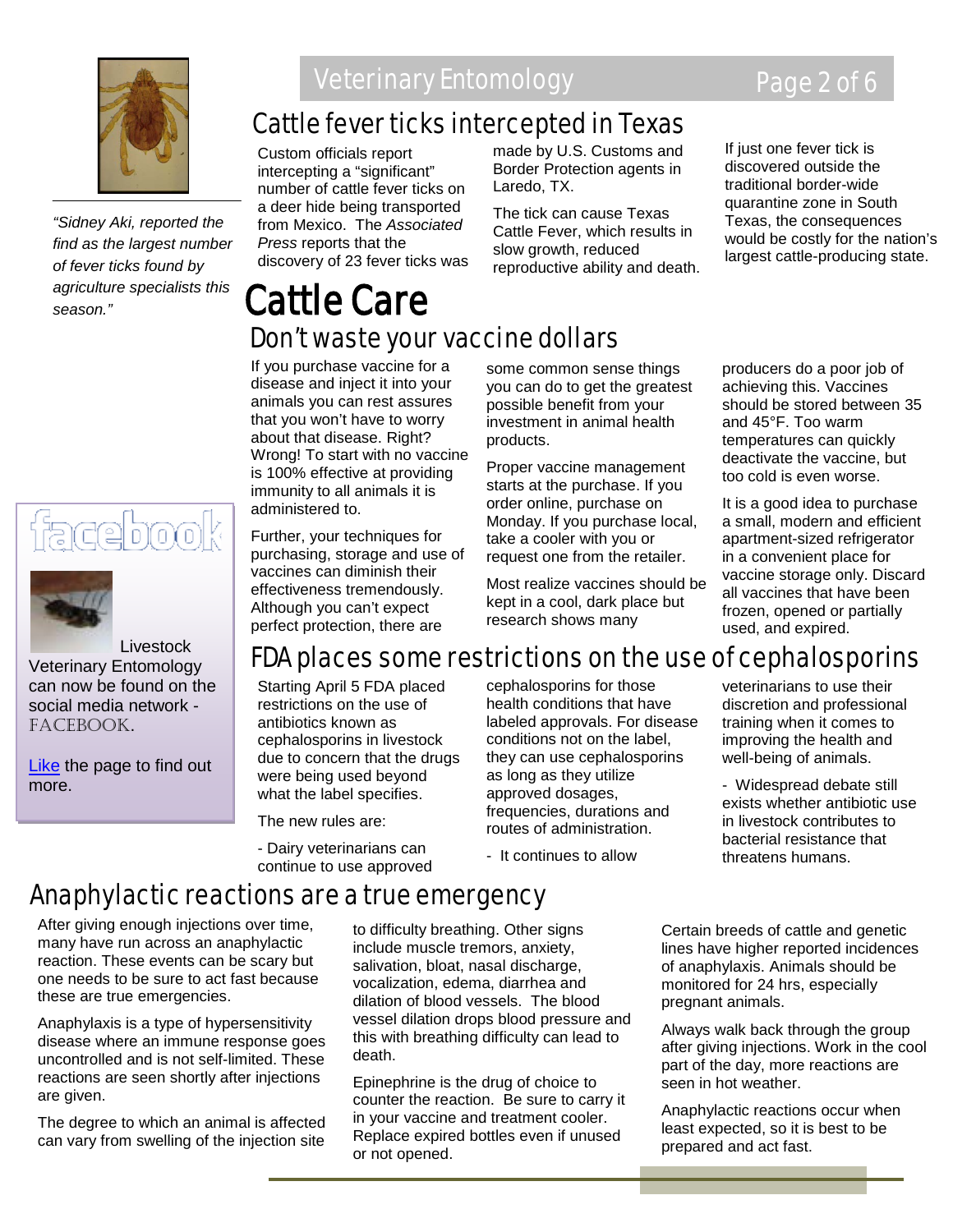### Researchers unravel challenges of drug-resistant bacteria Human & Animal Disease & Health

For years, medical professionals and the livestock industry have made great efforts not to overuse antibiotics, but drug-resistant microorganisms continue to thrive.

Researcher Wang says resistance come from antibiotic usage but more so of commensal bacteria (otherwise harmless bacteria) than pathogenic bacteria (which cause diseases).

Antibiotic-resistant bacteria "have been found not only in various food products and environmental samples but also in hosts without a history of direct exposure to antibiotics."



"The human and animal gut is like an incubator for these resistant bacteria"

#### Resistance blame game – Humans first? the proportion of transmission that

Livestock have been repeatedly implicated as the source of antimicrobial resistance, but new research from Scotland shows that, at least in the case of *Salmonella*  Typhimurium DT104, resistance profiles are often showing up in humans before animals.

It is reported that transmission is likely to occur in both directions, animal-to-human and human-to-animal, the critical issue is

#### Trichomoniasis cases continue to rise in Arkansas

A total of 97 cases of Trichomoniasis were reported in Arkansas during 2011. This number has steadily increased since new regulations went into effect last year. The regulations indicate that any breeding bull changing ownership in AR must be accompanied by a negative test for trichomoniasis, similar to the regulations in TX.

Trich is a venereal disease of cattle caused by the protozoa organism *Tritrichomonas foetus*. The disease leads to infertility, poor pregnancy rates, an extended breeding season and a

occurs in each direction. Three conclusions: 1. While a number of DT104

phenotypes are common to both animal and human populations, there are a significant number of phenotypes that are unique to each population.

2. For resistance to individual antimicrobials, there is no clear pattern,

diminished calf crop in cattle, which is very costly to producers.

Trich is transmitted from an infected bull to the cow's reproductive tract during breeding. Infected cows will experience infertility and early embryonic death, causing the cow to return to estrus (heat) and subsequently leading to poor pregnancy rates and an extended breeding season.

Infected bulls show very little outward signs of illness, allowing Trich to be present for a considerable amount of

### 38 people confirmed sick from drinking raw milk

Heath authorities are still assessing the number of people sickened from drinking raw milk from a Pennsylvania dairy outlet.

On Friday, February 3<sup>rd</sup>, the

### Season for Q Fever

Q fever is a rickettsial infection cause by *Coxiella burnetii*  bacterium. It is widespread globally among livestock and domestic ruminants, and sheep, cattle and goats are the most frequent source of human infection.

Veterinarians should be aware of Q fever and its transmission

Pennsylvania Department of Health reported the number had reached 38. More could be possible.

The agencies have focused their attention on raw milk sold at The Family Cow in

to humans as calving, lambing and kidding season approaches.

Pregnant women, can be at risk for inhaling or ingesting the bacterium through dust or birthing fluids and tissues such as the placenta. Acute Q fever during human pregnancy may result in an adverse

Chambersburg Pa.

Among the confirmed cases, most of the people live in Pennsylvania, while a few live in Maryland, West Virginia, and New Jersey.

effect on the fetus including prematurity, low birth weight, or abortion.

The CDC says most people who get sick start having symptoms two or three weeks after getting *C. burnetii*, although symptoms can start sooner.

but the majority of resistance profiles that are common to both human and animal populations were identified first in humans.

3. The origins of resistance profiles can be estimated. When a putative source population can be identified for each profile, and for each isolate, significantly more of these putative precursors were identified in the human population.

time before it is suspected and diagnosed. Most bulls, once infected, will stay infected for life.

Currently, there is no approved treatment for breeding bulls in the US, therefore, infected bulls must be condemned to slaughter. The majority of infected cows will clear the infection if given 120 to 150 days of sexual rest.

#### Beyonce gets 'bootylicious' horse fly named after her

A newly discovered horse fly in Australia was so 'bootylicious' with its golden-haired bum, there was only one name worthy of its beauty: Beyonce.

The fly was caught in 1981, the same year Beyonce was born and its founder named it *Scaptia (Plinthina) beyonceae* to pay respect to the insect's beauty.

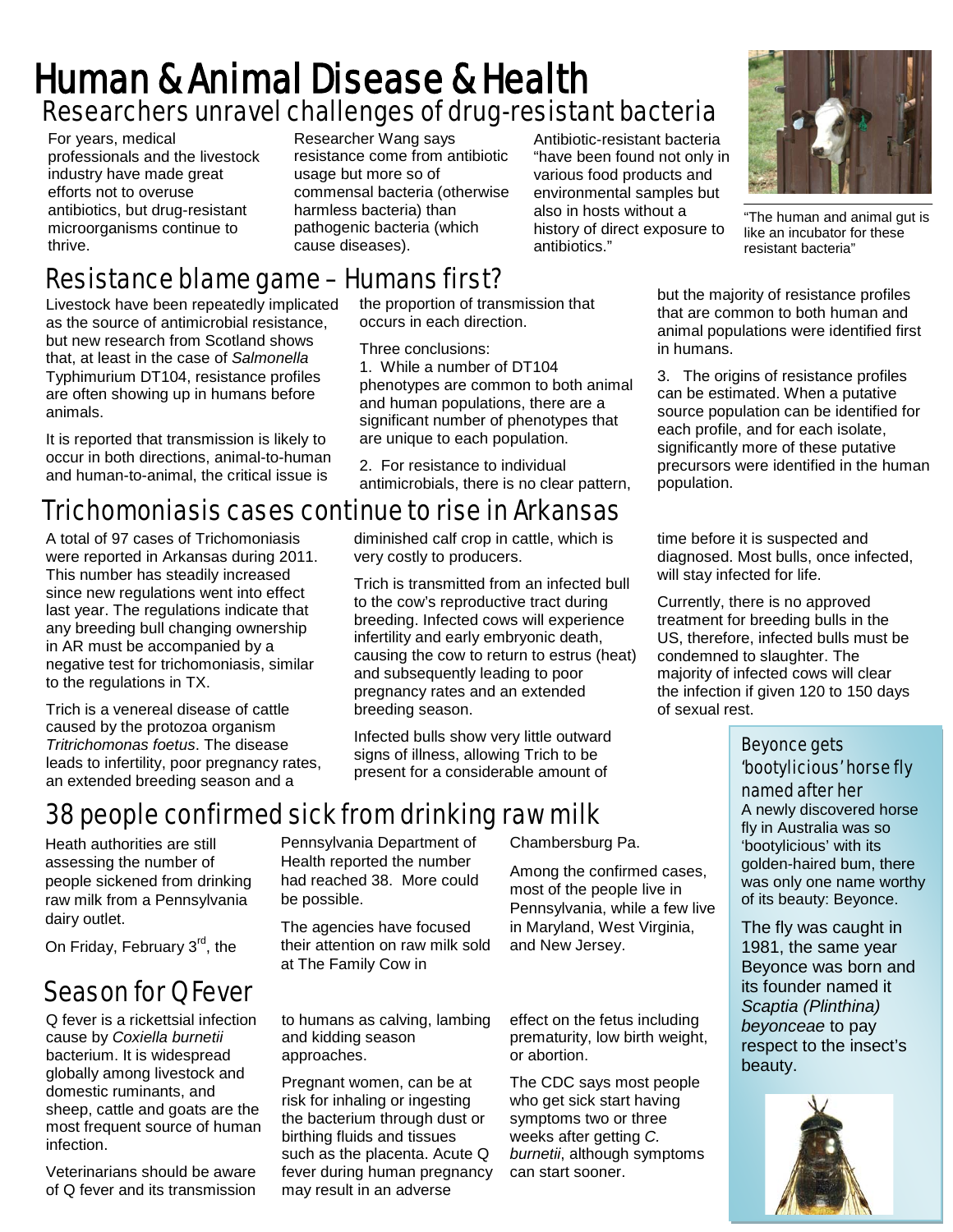# **Special Topics of Interest**<br>Cut bedding cost now, pay later

It's tempting to make a load of sand or sawdust last a week or two longer and you may get away with it for a while but the long-term effects can be expensive.

Research shows that when stalls were bedded with sand that was 2" below the

### **Group housing insights**<br>Reising calves is examply one of the state of abor associated with raising calves; in method to be used. Feeding more milk

Raising calves is arguably one of the most challenging and labor intensive jobs on the farm.

Recent studies indicate that group housing may be an option to reduce

### Shrinking US cattle herd smallest in 60 years

A devastating drought, record feed costs and intensifying competition with case crops for land are accelerating a 5 year decline in the US cattle herd, which is forecast to be the smallest in six decades as of Jan 1.

#### More men at the market

Another sexual barrier is breaking down, new data shows that men are increasingly taking on the task of grocery shopping – not in my house but I guess this occurs somewhere.

Even in this day in age where most gender-based barriers have disappeared, the supermarket has remained primarily the domain of

### Night milk shows promise as aid for insomniacs

Forget a nightcap – the answer for insomnia may soon be available in a glass of milk.

A Chinese-controlled milk powder manufacturer may soon be giving those suffering from sleeping disorders a natural sleep aid. Synlait Milk collects milk from cows during the night for melatonin, a sleep-promoting hormone. By expressing melatonin in the milk, the product, Synlait Night Milk, can aid those suffering from sleep disorders.

Simon Causer, Synlait Milk research manager, points that melatonin is a key ingredient in the Night Milk.

curb, cow lying time was reduced by 2 hrs / day.

When bedding is wet, cows spend 5 hrs less lying down and more time perching with only two feet in the stalls.

labor associated with raising calves; in addition to benefits such as increased milk consumption, socialization and exercise.

Smaller groups are easier to manage: less than 10 calves. Decide the feeding

Analysts polled by Reuters expect the data to show the US cattle herd at 91.26 million head, the smallest since 1952 and down from 92.58 million a year earlier.

The drought in the southern Plains that

women.

Data shows there has been an increase from 14% to 31% from 1985 to 2011 of men doing the grocery shopping. Another study that polled 1000 fathers shows that 51% men are primary grocery shoppers and 60% claim to make their family's food decisions. In my house I can't even get input on what to make more less get my husband to shop by himself.

"Melatonin plays a key role in helping

humans regulate day-night cycles, and by selectively collecting milk produced by cows during the night we can create a 100% natural sleep aid," Causer said.

Currently dairy farmers get up at 4 am to milk their herds but they would need to start a few hours earlier. Suppliers would be paid a premium for their earlymorning milking.

"Having determined the feasibility of production, and that the change of routine has little effect on the behavior of the cows, the next step in the process will involve carrying out a clinical trial to demonstrate efficacy of the product

Reduced amounts of bedding and/or replacing bedding less often leads to cows standing for longer periods of time.

Unwanted outcomes of increased standing are hoof lesions and lameness.

reduces competition and improves efficiency of automated feeders. Take into account design and management of the housing system. All-in, all-out management of groups aims to reduce the risk of disease.

stretched through nearly all of last year, has been a primary driver in ranchers liquidating their herds. It also has them selling their calves to auction barns and feedlots soon after being weaned off milk.

It is expected that this shift toward more men pushing grocery carts could be positive for the beef industry. Most men like meat and meat-based meals.

To fully capitalize on this trend, marketers need to adjust some of their messages and strategies and store layout.

when taken by a study group comprising patients with insomnia," Causer said.

In the study, participants would be asked to drink a glass of Night Milk 30 minutes before going to bed. Sleep quality will then be monitored against results for people who consume conventional milk.

The market for Night Milk in Asia and Europe will target working professionals, the elderly and international travelers.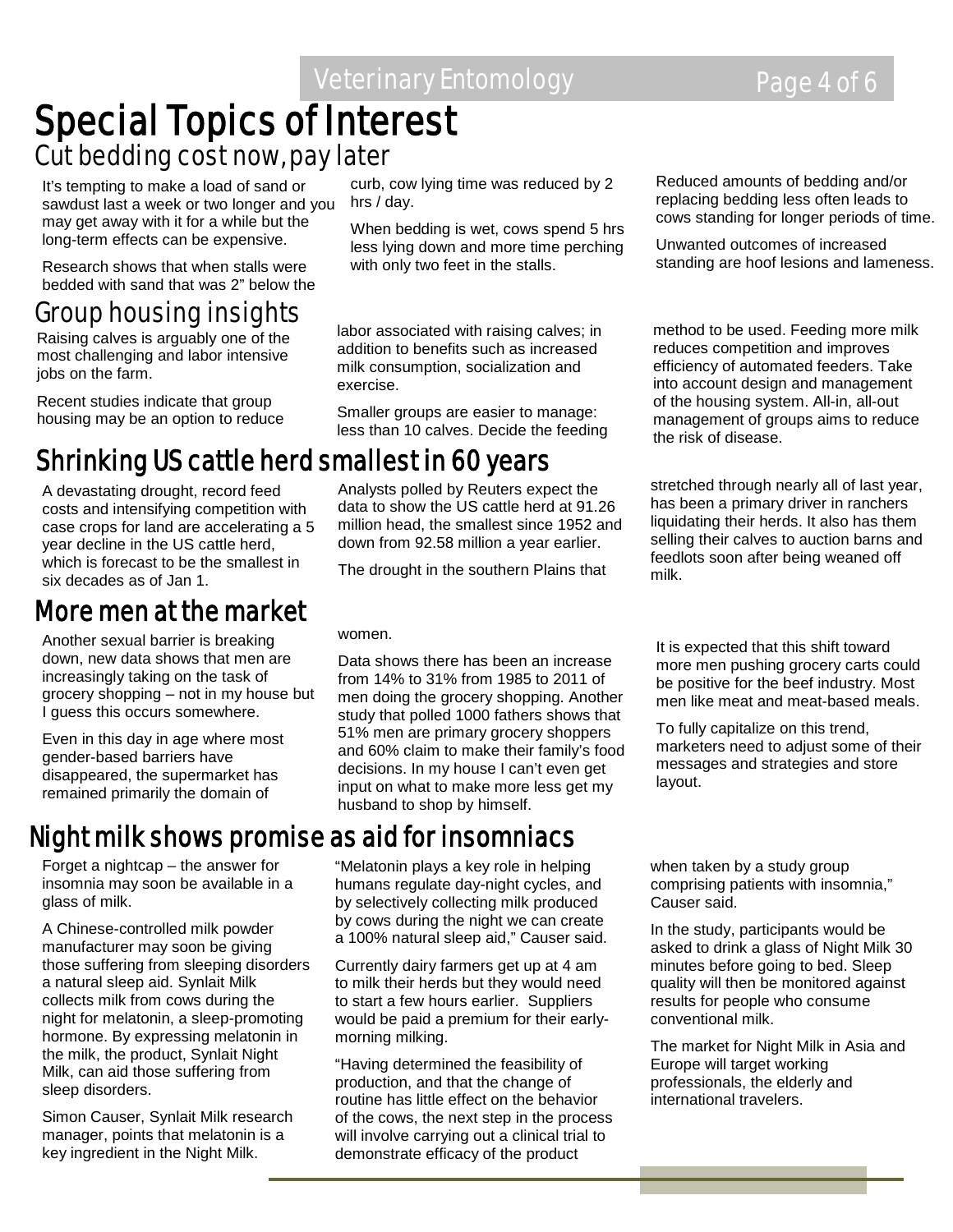## Journal Reviews

#### Economic impact of stable flies (Diptera: Muscidae) on dairy and beef cattle production. 2012. Taylor et al. J Med Entomol. 49: 198-209.

The stable fly is among the most damaging arthropod pests of cattle worldwide. The last time the economic impact of stable flies on United States cattle production was published was 20 years ago and placed at a loss of \$608 million.

The authors analyzed published studies and developed a yield-loss related to stable fly infestation levels to cattle productivity, and then they estimated the economic impact of stable flies on cattle

production in the US.

Four different industry sectors were taken into consideration: dairy, cow-calf production, pastured stockers, and feeder cattle.

It is estimated that the national losses from stable flies \$360 million for dairy cattle, \$358 million for cow-calf herds, \$1,268 million for pastured cattle, and \$226 million for cattle on feed, for a total impact to US cattle industries of \$2,211 million per year.

Additional research on the effects of stable flies on high-production dairy cows and nursing beef calves is needed to increase the reliability of the estimates.

**The Impact.** This is a very impacting article that is way overdue from the economic standpoint. This data is a major resource for all cattle owners and Extension personnel that deal with cattle owners and researchers looking to control stable fly infestations.

#### Population dynamics of stable flies *Stomoxys calcitrans* (Diptera: Muscidae) at an organic dairy farm in Denmark based on mark-recapture with destructive sub-sampling. 2012. Skovgard & Nachman. Environ Entomol. 41: 20-29.

The researchers of this paper collected stable flies from organic dairies for two consecutive years with sweep nets and marking.

Using a statistical model, they were able to explain 86.6% of the variation in the growth rate as a function of current temperature, precipitation, and population size.

The peak of stable fly populations occurred at 71.24°F and development was not found at temperatures below

#### 50.36°F and above 92.3°F.

**The Impact**. This data backs the knowledge that stable flies have a temperature preference for development. It might also add in stable fly management.

#### Enterococcus faecalis OG1RF:pMV158 survives and proliferates in the house fly digestive tract. 2012. Doud & Zurek. J Med Entomol. 49: 150-155.

The presence of fluorescing *E. faecalis* was traced through the mouth parts, foregut, midgut and hindgut of house flies.

*E. faecalis* was found in the midgut 1 hr

and 4 hr after ingestion; in the labelum counts were low 24 hrs after ingestion but increased with time. In the foregut bacteria peaked at 48 hrs and remained high for 96 hrs. In the hindgut levels remained low.

Both drinking water and feed sampled were contaminated by fluorescing *E. faecalis*.

**The Impact**. This data supports the notion that house flies can act as a carrier of bacteria.

#### A behavioral method for separation of house fly (Diptera: Muscidae) larvae from processed pig manure. 2012. Cickova et al. J Econ Entomol. 105: 62-66.

A house fly larval separation method that is based on placing a cover over the larval rearing trays, was looked at.

The escaping larvae were collected in collection trays. Trays were held in the dark and the larvae would pupate within 48 hours after separation.

**The Impact.** This paper shows an easier way to separate larvae being reared in a laboratory and helps facilitate experiments.

#### Sampling flies or sampling flaws? Experimental design and inference strength in forensic entomology. 2012. Michaud et al. J Med Entomol. 49: 1-10.

Forensic entomology is an inferential science because postmortem internal estimates are based on the extrapolation of results obtained in field or laboratory settings.

Although enormous gains in scientific understanding and methodological practice have been made in forensic entomology over the last few decades, a majority of the field studies we

reviewed do not meet the standards for inference, which are 1) adequate replications, 2) independence of experimental units, and 3) experimental conditions that capture representative range of natural variability.

The authors of this publication identified the design flaws in field and lab experiments and suggested

methodological solutions for increasing inference strength that can inform future casework.

**The Impact**. Technically, this does not affect the livestock/veterinary community, but it is a publication in the same category. This publication points out ways to improve research experiments for forensic entomology studies.